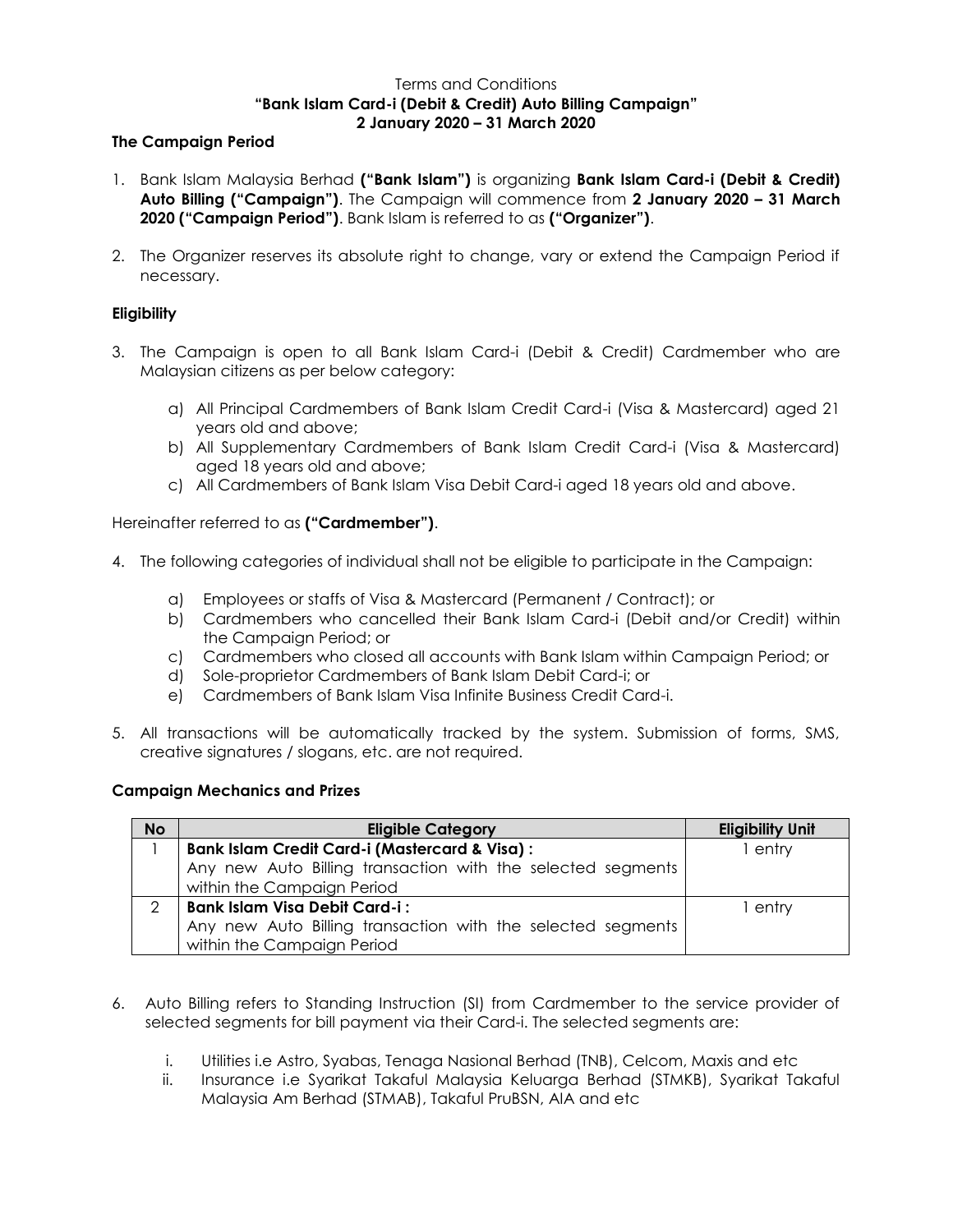- 7. Cardmember must arrange with service provider of selected segments to apply for Auto Billing service.
- 8. The Campaign only open to new Auto Billing transaction using Bank Islam Card-i (Debit and/or Credit) during Campaign Period and the transaction must be reflected in the Cardmeber's account statement (for Debit Card-i) and/or Credit Card-i statement.
- 9. Existing Auto Billing transaction charged prior to the start of the Campaign Period is not eligible to participate in this Campaign.
- 10. Cardmembers have a chance to win the following prizes: -

| <b>CARD CATEGORIES</b>                          | <b>PRIZES</b> | <b>NO. OF WINNER</b> |
|-------------------------------------------------|---------------|----------------------|
| Bank Islam Credit Card-i<br>(Mastercard & Visa) | Cashback RM50 | 1,000 Winners        |
| Bank Islam Visa Debit Card-i                    | Cashback RM50 | 1,000 Winners        |

- 11. Cardmember are entitled to win a maximum of RM100 for each category during the Campaign Period.
- 12. Winners will be selected by a computerized drawing system.
- 13. Winners will be notified via phone calls / SMS / mail / e-mail / display or broadcast in Bank Islam's corporate website or through any other communication medium selected at the absolute sole discretion of Bank Islam which deemed appropriate.
- 14. Cashback shall be credited into Winner's account within one (1) month from the date of winners' names was announced.
- 15. Winners who cancelled their Bank Islam Card-i (Debit and/or Credit) or closed all account with Bank Islam after the Campaign Period (until the cashback has been credited to Cardmember's account) are not entitled to the prize.
- 16. Any terms and conditions that not complied with can lead to disqualification from the Campaign, and another Cardmembers will be selected as winners.
- 17. Bank Islam shall not be liable for any delay in actual posting of the Auto Billing by the service provider.
- 18. Bank Islam does not have any obligation to inform the Eligible Cardmember's should the cashback reach the maximum cashback allocation within the Campaign Period.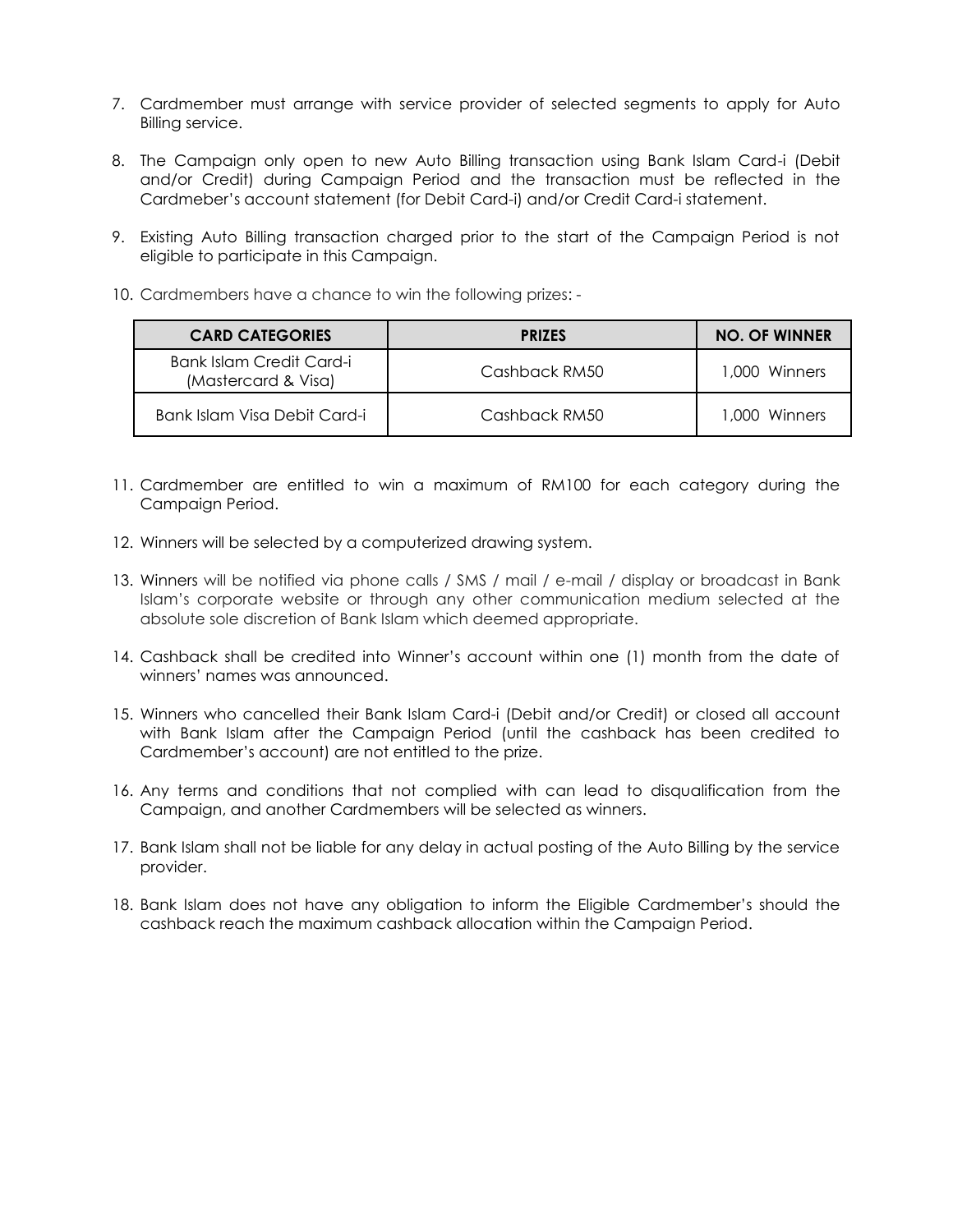19. Example of Cardmember's eligibility:

| <b>No</b>      | Customer    |     | <b>Transaction Activity</b>                                                                                                                                                | <b>Eligibility Status</b>                                                                                                                                                |
|----------------|-------------|-----|----------------------------------------------------------------------------------------------------------------------------------------------------------------------------|--------------------------------------------------------------------------------------------------------------------------------------------------------------------------|
| 1              | Puan Maryam | i.  | Puan Maryam sign up new Auto<br>Billing with Astro RM80 and<br>transaction made on 2/1/2020<br>via Bank Islam Matercard Credit<br>Card-i.                                  | Puan Maryam is eligible for one<br>(1) entry under Bank Islam Credit<br>Card-i<br>category<br>the<br>$\alpha$ s<br>within<br>transaction was made<br>Campaign Period.    |
|                |             | ii. | She also sign up for new Auto<br>Billing of RM150 via Bank Islam<br>Visa Credit Card-i with Celcom<br>transaction<br>and<br>made<br>on<br>$3/2/2020$ .                     | Puan Maryam is eligible for one<br>(1) entry under Bank Islam Credit<br>Card-i<br>category<br>the<br>$\alpha$ s<br>within<br>transaction was<br>made<br>Campaign Period. |
|                |             |     |                                                                                                                                                                            | Grand Total:<br>2 entries (Bank Islam Credit Card-i<br>category)                                                                                                         |
| $\overline{2}$ | Encik Ahmad | i.  | En Ahmad sign up new Auto<br>Billing with Takaful PruBSN of<br>via<br><b>RM200</b><br><b>Bank</b><br>Islam<br>Mastercard Credit Card-i and<br>transaction made on 1/1/2020 | En Ahmad is not eligible for any<br>entry as the<br>transaction was<br>made<br>before<br>the Campaign<br>Period.                                                         |
|                |             | ii. | He also sign up for new Auto<br>Billing with Maxis via Bank Islam<br>Debit<br>Card-i<br>Visa<br>and<br>transaction made on 20/02/2020                                      | EN Ahmad is eligible for one (1)<br>entry under Bank Islam Visa Debit<br>Card-i<br>category<br>the<br>$\alpha$ s<br>transaction was made<br>within<br>Campaign Period.   |
|                |             |     |                                                                                                                                                                            | Grand Total:<br>1 entry (Bank Islam Visa Debit<br>Card-i category)                                                                                                       |
| 3              | Puan Seri   | i.  | Puan Seri sign up new Auto<br>Billing with Etiqa via Bank Islam<br>Visa<br>Debit<br>Card-i<br>and<br>transaction made on 29/2/2020                                         | Puan Seri is eligible for one (1)<br>entry under Bank Islam Visa Debit<br>Card-i<br>category<br>the<br>$\alpha$ s<br>transaction was made<br>within<br>Campaign Period.  |
|                |             | ii. | She also sign up another two (2)<br>Auto Billing with TNB RM80 and<br>Telekom RM120 via Bank Islam<br>Visa Credit Card-i and both<br>transactions made on 3/3/2020.        | Puan Seri is eligible for two (2)<br>entries under Bank Islam Credit<br>Card-i<br>category<br>the<br>$\alpha$ s<br>transaction was made<br>within<br>Campaign Period.    |
|                |             |     |                                                                                                                                                                            | Grand Total:<br>1 entry (Bank Islam Visa Debit<br>Card-i category) and 2 entries<br>(Bank<br>Islam<br>Credit<br>Card-i<br>category)                                      |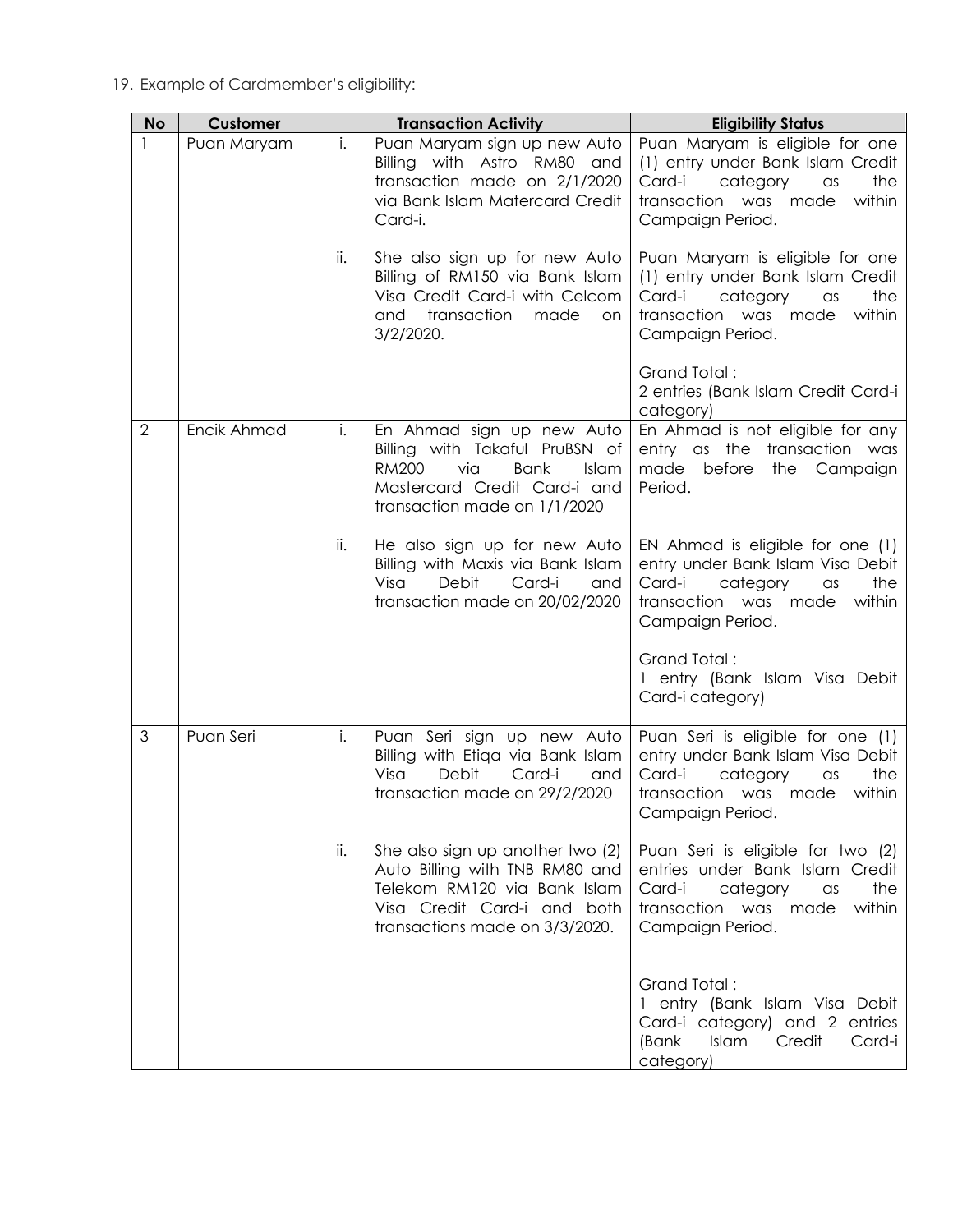### **General Conditions**

- 20. Cardmember is advised to read and understand these terms and conditions before participating in any of our campaigns and / or promotions.
- 21. To participate in our campaigns and / or promotions, Cardmember must fall within the Eligibility Criteria and fulfill the Campaign Mechanics. Unless stated otherwise by Bank Islam, Cardmember is not required to sign up or fill up any application form to participate in the said campaign or promotion.
- 22. By participating in this Campaign, the Cardmember shall:
	- a) Give consent to Bank Islam to disclose their personal data to Bank Islam's service provider to the extent necessary for the purpose of this Campaign;
	- b) Agree for Bank Islam to publish or display their names or photos as winners in media, marketing or Bank Islam's corporate website for the purpose of this Campaign (where applicable); and
	- c) Agree with Bank Islam's decision on all matters relating to the Campaign, selection of winners and prizes via Bank Islam's generic draw engine shall be final, conclusive and binding on all Cardmembers and no further correspondence and / or appeal to dispute Bank Islam's decision shall be entertained.
- 23. Bank Islam accepts no responsibility for any tax responsibilities that may arise from the prizes or the use thereof. Any tax filing obligation or tax payment (if any) due to any tax authority as a result of receipt of the prizes remains the sole responsibility of the winners. It is the responsibility of the winners to seek an independent tax advice on the possible tax responsibilities to their financial situations.
- 24. The Campaign prizes do not include any other incidental expenses e.g. transportation whatsoever, unless expressly stated in these terms and conditions (if any).
- 25. The prize (where applicable) is not redeemable or exchangeable for any other items or cash. Winners must accept the prizes 'as it is' and must acknowledge that Bank Islam shall not be held responsible in the value of the prizes due to the variation of prices in the market during the prizes redemption / collection by the winners at the time stipulated by Bank Islam.
- 26. If the prize is not available for whatsoever reason, Bank Islam reserves the right to substitute the prize for any item at its absolute discretion of equivalent value or with any other items whichever Bank Islam deems appropriate upon Bank Islam issuing at least fourteen (14) days prior notice to all Cardmember from the date prize winner announcement is scheduled to be made by Bank Islam. The mode of notifications could be in writing, via electronic means or displayed at Bank Islam's branches or corporate website.
- 27. All winners will be contacted by Bank Islam (where applicable), i.e. via telephone with a minimum of three (3) phone calls to arrange for collection / delivery of the prizes. Bank Islam will contact the winners i.e. via the Mobile Number, Office Number or Residence Number as stated in Bank Islam's record. In the event the winners are unable to be contacted by Bank Islam, Bank Islam reserves the right to conduct another draw for any Eligible Cardmember to be the new winner. No representative of the winners is allowed to collect the prizes on behalf of them.